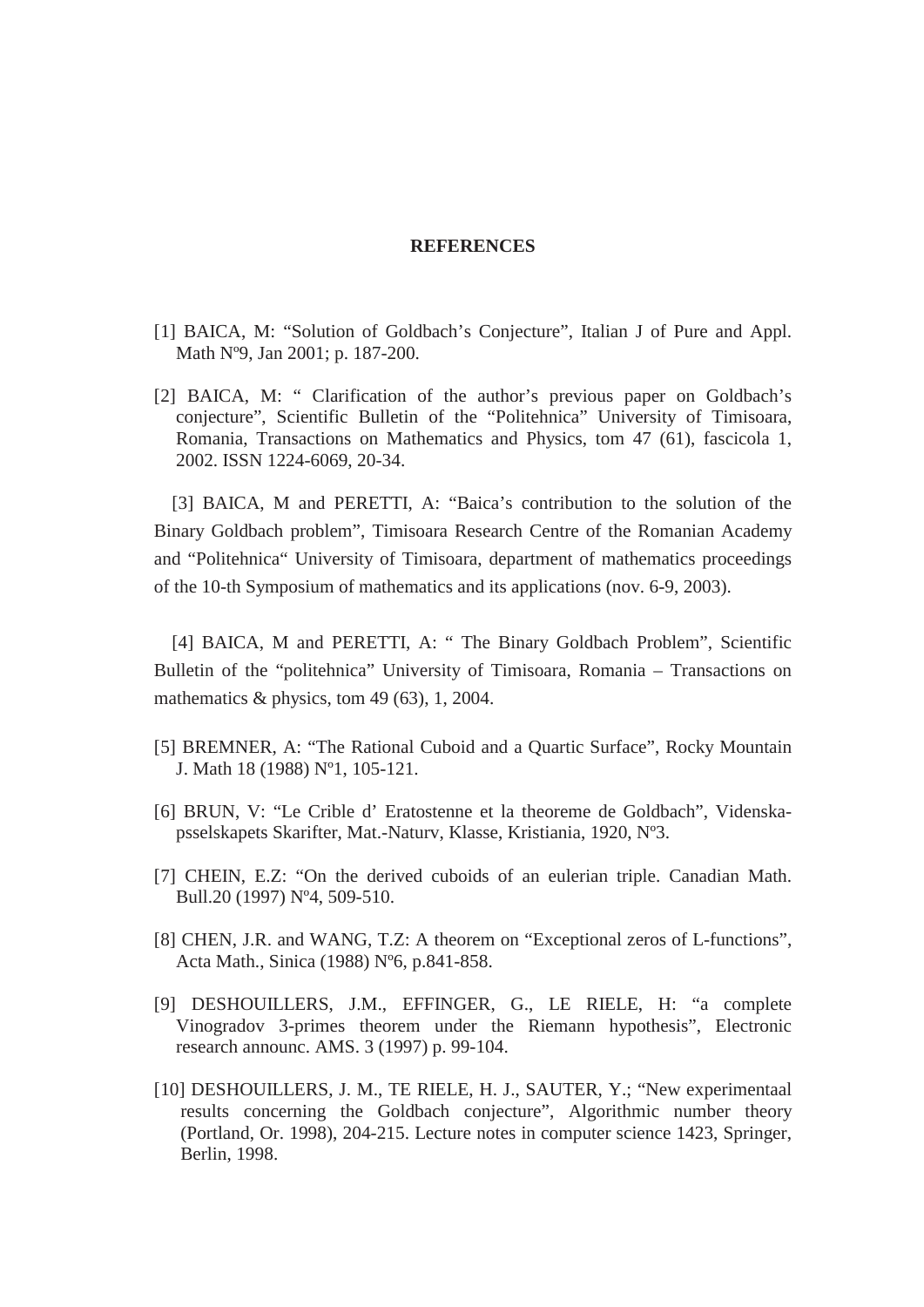- [11] DICKSON, L. "History of the theory of numbers", Chelsea edition, Vol. II, en. VI p. 227.
- [12] EDWARDS, H. M.; "Riemann's zeta function", Academic press, New York, London, 1974.
- [13] EFFINGER, G.; "Some numerical implications of the Hardy-Littlewood analysis of the 3-prime problem." Ramanujan J (1999) Nº3, p. 239-280.
- [14] HARDY, G., LITTLEWOOD, J., "Some problems of partitio numerorum", III; on the expression of a number as a sum of primes. Acta math. 44 (1922), 1-70.
- [15] HASELGROVE, C. B., MILLER, J. C. P., "Tables of the Riemann zeta function", Royal society mathematical tables. Vol. 6, Cambridge Univ. press, New York, 1960, 80 pp, Mr m 15-23 (22 # 8679).
- [16] HEJHAL, D., "Zeros of Epstein zeta functions and supercomputers". Proc, of the Int. Congress of Math. Berkeley, 1986 p. 1367.
- [17] internet.randall@abac.com
- [18] KARATSUBA, A. A. and VORONIN, S., "The Riemann zeta function", W. De Gruyter, Berlin, New York. Ch. VI p. 212-239.
- [19] KARATSUBA, A. A., "On zeros of arithmetic Dirichlet series without an Euler product", lzv. Ross. AKAD. NAUK. Ser. Math. 577 (1993) Nº5. P. 3-14.
- [20] KEIPER, J. B., "On the zeros of the Ramanujan-Dirichlet series in the critical strip", Math. Comp. Nº 216, oct. 1996, p. 1613-1619.
- [21] KRAWCYK, A., "On some property of the function  $\varphi(n)$ ", Acta math. Univ. Comenianae (1980), 91-92.
- [22] LAL, M., BLUNDON, W., "Solutions of the Diophantine equations  $x^2+y^2=1^2$ ,  $x^2+z^2=m^2$ ,  $y^2+z^2=m^2$ . Math. Comp. Vol. 20, 1966, 144-147.
- [23] LANDAU, E., "Handbuch der verteilung der primzahlen", Teubner, Leipzig, (1909) Ch. XIX § 88, p. 364.
- [24] LANDAU, E., "Sitzungber Akad" Wiss. Wien (Math.) 121, II a, 1912, 2223.
- [25] LANDAU, E., "Vorlesungen" uber Zahlentheorie, S. Hirzel (1927), Leipzig, Vol. II.
- [26] LEECH, J, "Five tables related to rational cuboids", Math Comp. Vol. 32, 1978, p. 657-659.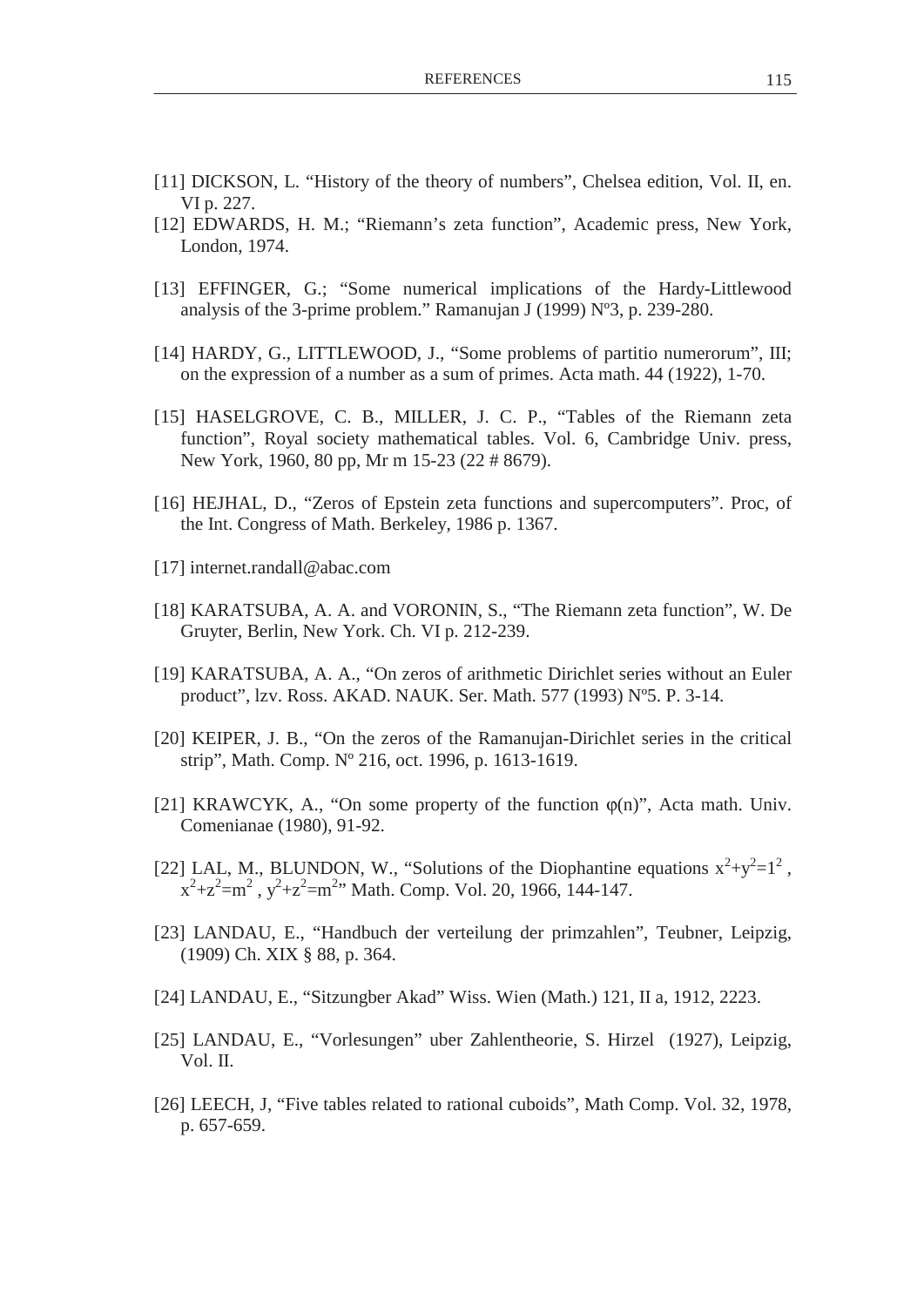- [27] NIELSEN, N., "Handbuch der gammafunktion", Chelsea edition, Kap. XII, § 67, p. 165-167.
- [28] PERETTI, A., "The solution of Diophantine equations by means of the Laplace transform", Bull. Numb. Theory, Vol. II, april 1977 Nº1, p. 1-12.
- [29] PERETTI, A., "The solution of Diophantine equations by means of the Laplace transform", Bull. Numb. Theory, Vol. II, Dec. 1977 Nº2, p. 15-20.
- [30] PERETTI, A., "Some new formulas in the theory of the zeta function (II)" Bull. Numb. Theory, Vol. III, Aug. 1978, Nº2, p. 1-18.
- [31] PERETTI, A., "The solution of Diophantine equations by means of the Laplace transform", Bull. Numb. Theory, Vol. V, April 1980, Nº1, p. 7-9.
- [32] PERETTI, A., "The Goldbach problem (I)", notes on number theory and discrete math vol. 3 (1980) Nº4, p. 194-204.
- [33] PERETTI, A., "The argument of the zeta function on the critical line", Bull. Numb. Theory, Vol VIII, Aug. 1984, Nº2 , p. 6-29.
- [34] PERETTI. A., "Some new formulas in the theory of the Riemann zeta function (IV)", Bull. Numb. Theory, Vol. XV (1991) p. 46-106.
- [35] PERETTI, A., "The Goldbach problem (I)", Notes on number theory and discrete math. Vol 2 (1996), Nº1, p. 53-68.
- [36] PERETTI, A., "The Goldbach problem (I)", Notes on number theory and discrete math. Vol 2 (1996), Nº2, p. 1-26.
- [37] PERETTI, A., "The twin prime problem, according to Hardy-Littlewood", Notes on number theory and discrete math. Vol 2 (1996), Nº3, p. 33-41.
- [38] PERETTI, A., "Application of the Laplace transform to the solution of Diophantine equations", Notes on number theory and discrete math. Vol 3 (1997), Nº2, p. 75-101.
- [39] PERETTI, A., "The functions  $N(T)$  and  $N_0(T)$  of the Riemann zeta function", Italian journal of pure and applied math. Nº10 (2001) p. 163-168.
- [40] PERETTI, A., "The Riemann hypothesis", www.peretti.da.ru.
- [41] PERETTI, A., Book, "Diophantine equations", (in preparation).
- [42] PISKUNOV, N., "Differential and integral calculus", Vol. II, Ch. XIV § 13.2.